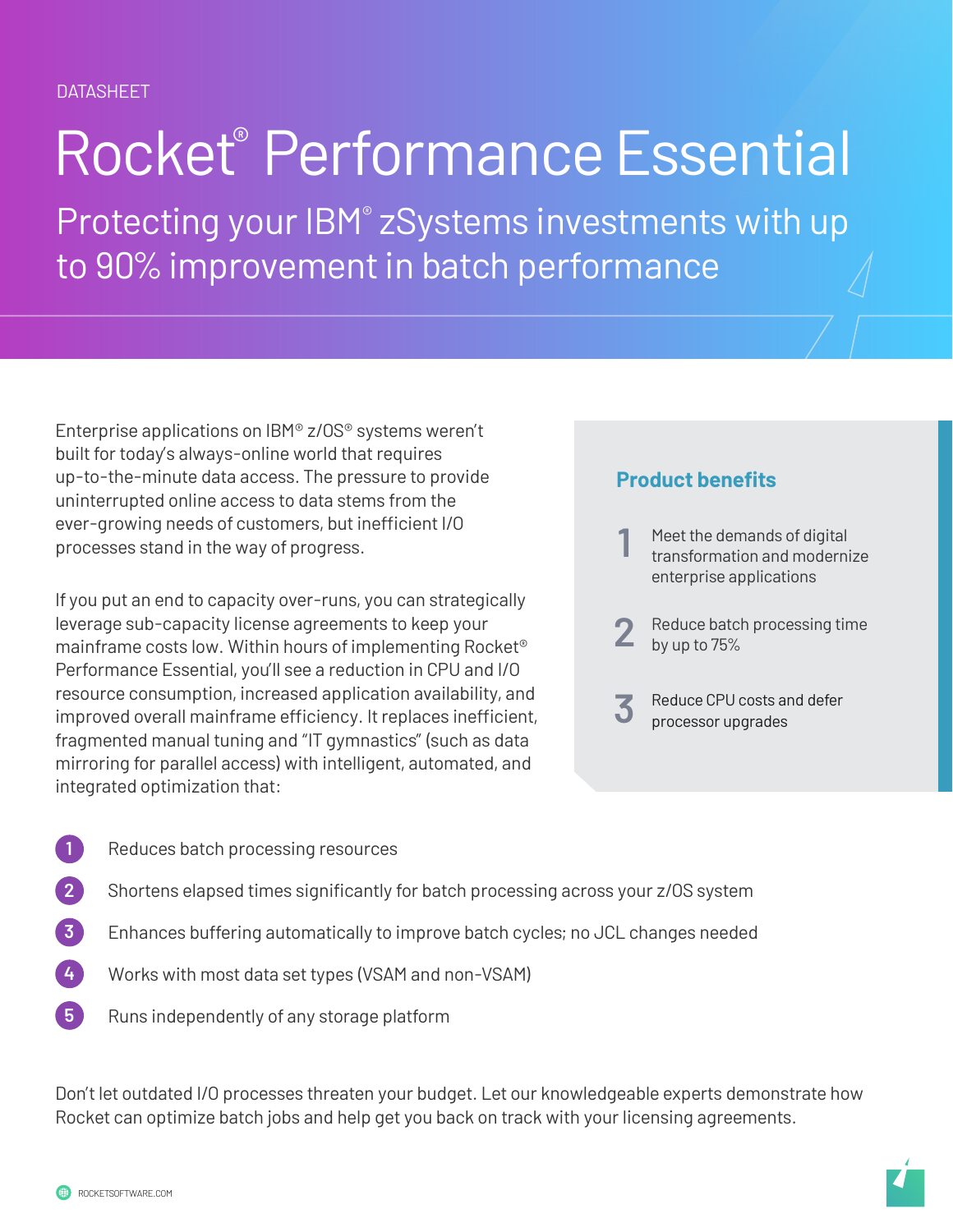

#### **Meet the demands of digital transformation and modernize enterprise applications**

Performance Essential enables greater flexibility to free up IT staff and mainframe resources to focus on growth initiatives like customer-facing and mission-critical applications.

It handles performance constraints for online usage directly with intelligent buffer management that significantly reduces the number of I/Os for VSAM and non-VSAM data sets by up to 90%. Performance Essential optimizes batch processing automatically across your applications portfolio, determining optimal buffering each time the data set is processed—without requiring manual intervention, or touching your enterprise applications or JCL code.

We're predicting, conservatively, cost savings of US \$6.6 million across our environment over five years using Performance Essential, through a reduction in elapsed time and in CPU cycles running VSAM and sequential data batch processing. II

*IT Director, Fortune 100 financial institution*



#### **Reduce batch processing time by up to 75%**

Want to see immediate impact on the performance of your critical systems and applications? Performance Essential reduces elapsed batch times by up to 75%. It makes batch processing more predictable by monitoring and optimizing capacity and generating models to predict system behavior based on historical performance data. Our Application Performance Analyzer finds highactivity candidates for optimization based on SMF data, allowing you to more efficiently manage batch and let IT staff focus on more valuable work.



#### **Reduce CPU costs and defer processor upgrades**

Performance Essential maximizes your return on hardware investments by extending the usefulness of existing systems. By reducing CPU capacity consumed by batch processing, you can defer processor upgrades and save millions on additional software licensing. If you've begun using outsourced resources to help with data processing, you can even use Performance Essential to reduce outsourcing costs.

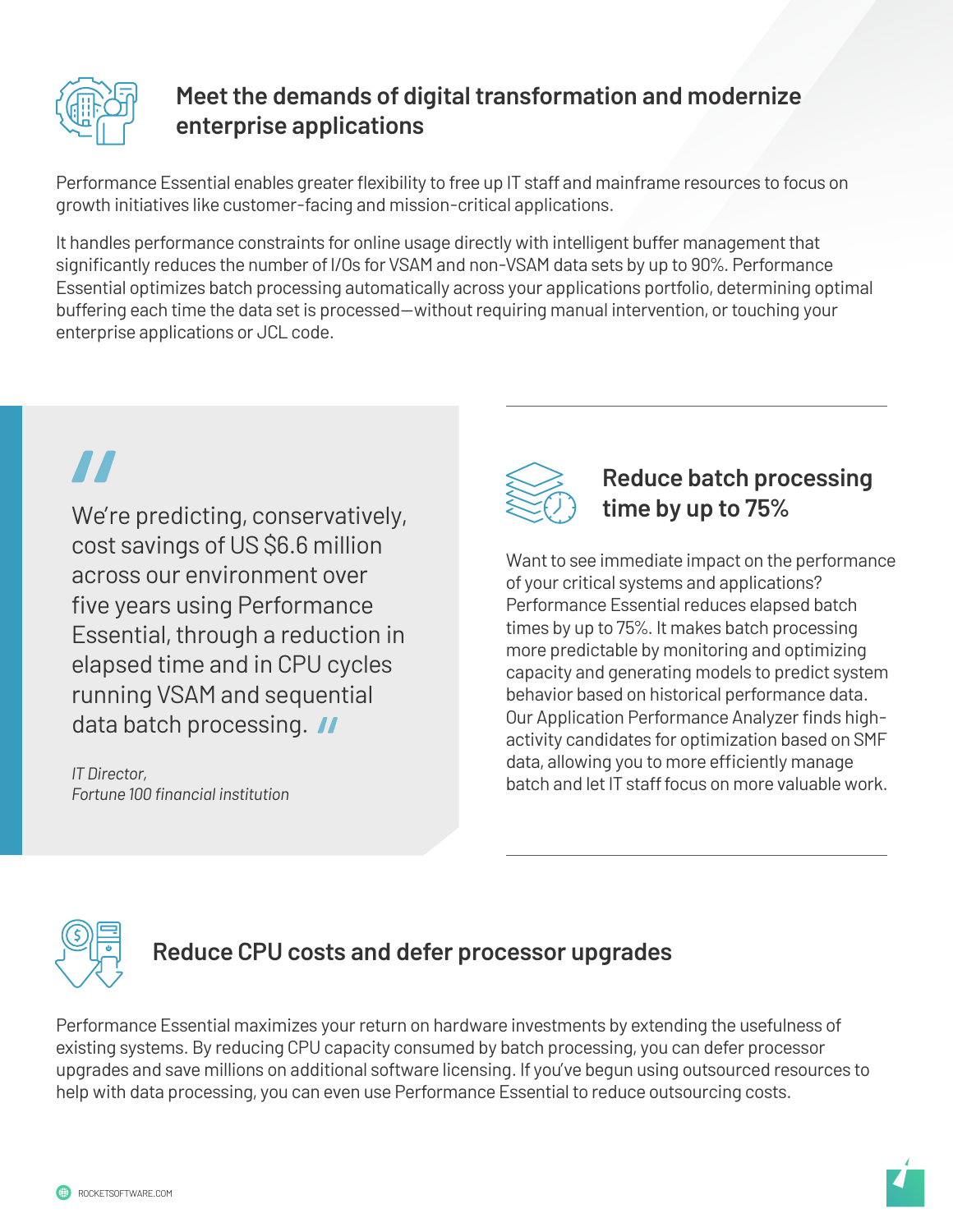### **IBM zSystems** *without* **Rocket Performance Essential IBM Z®** *without* **Rocket Performance Essential**

| Small buffer size $\longrightarrow$ Many I/O operations                                   |                                            |
|-------------------------------------------------------------------------------------------|--------------------------------------------|
| <b>Host</b>                                                                               | <b>Direct Access Storage Device (DASD)</b> |
| Get/Put<br>Get/Put<br><b>EXCP</b><br>Get/Put<br><b>Buffer</b><br><b>Business</b><br>logic | 1/0                                        |
| • Low performance<br>• System not utilized to its maximum capacity                        |                                            |

When I/O operations have not been optimized, systems must rely on system defaults leading to improper tuning and a lack of flexibility when a change is required from sequential access to random access or vice versa. This ultimately leads to lower performance and a system that is not being utilized to its maximum capacity.

#### **IBM zSystems** with Rocket Performance Essential



Rocket Performance Essential automatically adjusts the buffers to allow more I/O to flow at a given time without rewriting applications or JCL. This reduces the number of I/O dramatically while increasing and freeing system resources to provide maximum utilization.